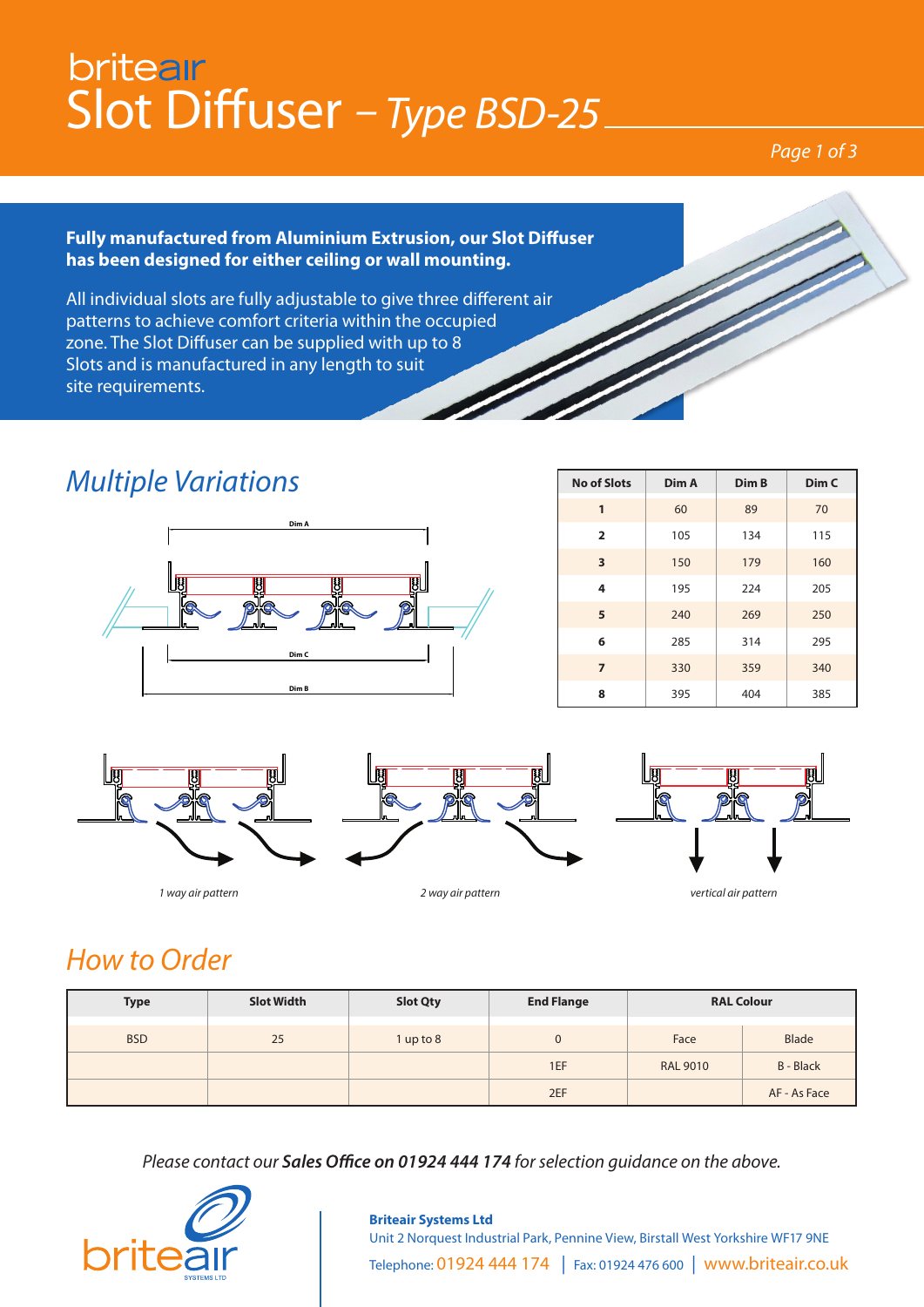# Slot Diffuser - Type BSD-25

#### *Page 2 of 3*

#### **Performance Data 25mm Slot Diffuser Horizontal Projection with Ceiling Effect**

Thows are based on a supply air temperature differential of 10° C for a 1 metre active length and a room ceiling height of 2.7 metres.

| <b>Air Volume</b><br>$\frac{1}{s}$ | No of<br><b>Slots</b> | <b>Throw</b><br>m.         | <b>Total</b><br>Pressure Pa | <b>Noise Level</b><br><b>NR</b> |
|------------------------------------|-----------------------|----------------------------|-----------------------------|---------------------------------|
|                                    |                       | $0.25 - 0.5$ m/s           |                             |                                 |
| 20                                 | $\mathbf{1}$          | $2.4 - 1.2$                | $\overline{4}$              |                                 |
|                                    | 2                     | $2.1 - 1.0$                | $\mathbf{1}$                | $\overline{\phantom{0}}$        |
| 30                                 | $\mathbf{1}$          | $3.6 - 1.8$                | 9                           |                                 |
|                                    | $\overline{2}$        | $3.1 - 1.6$                | 3                           | $\overline{\phantom{a}}$        |
| 40                                 | $\mathbf{1}$          | $4.8 - 2.4$                | 17                          | 20                              |
|                                    | $\overline{2}$        | $4.1 - 2.1$                | 5                           | $\overline{\phantom{0}}$        |
|                                    | 3                     | $3.5 - 1.7$                | $\overline{2}$              | $\overline{a}$                  |
| 50                                 | $\mathbf{1}$          | $5.9 - 3.0$                | 26                          | 27                              |
|                                    | $\overline{2}$        | $5.2 - 2.6$                | 8                           | -                               |
|                                    | 3                     | $4.4 - 2.2$                | 3                           | $\overline{\phantom{a}}$        |
| 60                                 | $\mathbf{1}$          | $7.1 - 3.6$                | 37                          | 32                              |
|                                    | 2                     | $6.2 - 3.1$                | 12                          | 17                              |
|                                    | 3                     | $5.7 - 2.8$                | $\overline{4}$              | $\overline{\phantom{a}}$        |
|                                    | $\overline{4}$        | $4.9 - 2.5$                | $\overline{2}$              | $\overline{\phantom{a}}$        |
| 70                                 | $\mathbf{1}$          | $8.3 - 4.2$                | 51                          | 36                              |
|                                    | $\overline{2}$        | $7.2 - 3.6$                | 16                          | 21                              |
|                                    | 3                     | $6.6 - 3.3$                | 6                           | 11                              |
|                                    | $\overline{4}$        | $5.8 - 2.9$                | 3                           | 6                               |
| 80                                 | $\overline{2}$        | $8.3 - 4.1$                | 21                          | 15                              |
|                                    | 3                     | $7.6 - 3.8$                | 7                           | $\overline{\phantom{a}}$        |
|                                    | 4                     | $6.6 - 3.3$                | $\overline{4}$              | $\overline{a}$                  |
| 90                                 | $\overline{2}$        | $9.3 - 4.7$                | 26                          | 28                              |
|                                    | 3                     | $8.5 - 4.3$                | 9                           | 18                              |
|                                    | 4                     | $7.4 - 3.7$                | 5                           | $\blacksquare$                  |
|                                    | 5                     | $7.1 - 3.5$                | $\overline{4}$              | $\overline{\phantom{a}}$        |
| 100                                | $\overline{2}$        | $10.3 - 5.2$               | 32                          | 31                              |
|                                    | 3                     | $9.5 - 4.7$                | 12                          | 21                              |
|                                    | 4                     | $8.2 - 4.1$                | 6                           | 16                              |
|                                    | 5                     | $7.8 - 3.9$                | 5                           | $\sim$                          |
| 120                                | $\overline{2}$<br>3   | $12.4 - 6.2$               | 47<br>17                    | 36                              |
|                                    | 4                     | $11.4 - 5.7$               | 9                           | 26                              |
|                                    | 5                     | $9.9 - 4.9$<br>$9.4 - 4.7$ | $\overline{7}$              | 21<br>16                        |
|                                    | 6                     | $9.0 - 4.6$                | 4                           | $\overline{\phantom{a}}$        |
| 140                                | 3                     | $13.2 - 6.6$               | 23                          | 31                              |
|                                    | 4                     | $11.5 - 5.8$               | 13                          | 26                              |
|                                    | 5                     | $11.0 - 5.5$               | 9                           | 21                              |
|                                    | 6                     | $10.2 - 5.0$               | 6                           | 16                              |

| <b>Air Volume</b><br>I/s | No of<br><b>Slots</b> | <b>Throw</b><br>m | <b>Total</b><br>Pressure Pa | <b>Noise Level</b><br><b>NR</b> |
|--------------------------|-----------------------|-------------------|-----------------------------|---------------------------------|
|                          |                       |                   |                             |                                 |
| 160                      | 3                     | $15.1 - 7.6$      | 30                          | 34                              |
|                          | 4                     | $13.1 - 6.6$      | 17                          | 29                              |
|                          | 5                     | $12.5 - 6.3$      | 12                          | 24                              |
|                          | 6                     | $12.0 - 6.0$      | 8                           | 19                              |
| 180                      | 5                     | $14.1 - 7.1$      | 15                          | 28                              |
|                          | 6                     | $13.9 - 7.0$      | 10                          | 23                              |
|                          | 7                     | $12.9 - 6.4$      | 8                           | 20                              |
|                          | 8                     | $12.1 - 6.0$      | 5                           | 18                              |
| 200                      | 5                     | $15.7 - 7.9$      | 18                          | 31                              |
|                          | 6                     | $15.2 - 7.5$      | 12                          | 26                              |
|                          | 7                     | $14.3 - 7.2$      | 10                          | 23                              |
|                          | 8                     | 13.4-6.7          | $\overline{7}$              | 21                              |
| 250                      | 6                     | 19.4-9.5          | 19                          | 32                              |
|                          | 7                     | 17.9-9.0          | 16                          | 29                              |
|                          | 8                     | 16.8-8.6          | 11                          | 27                              |
| 300                      | 6                     | $23.2 - 11.7$     | 28                          | 37                              |
|                          | 7                     | 21.5-10.7         | 23                          | 34                              |
|                          | 8                     | $20.1 - 10.0$     | 15                          | 32                              |

#### **Vertical Projection**

For vertical projection of the supply then please apply the relevant correction factor to the horizontal throw values given in the table below.

| <b>Distance from</b><br>slot to wall | $-10^{\circ}$ C Temp<br><b>Differential</b> | $-/+$ 0 $\circ$ C Temp<br><b>Differential</b> | $+10^{\circ}$ C Temp<br><b>Differential</b> |
|--------------------------------------|---------------------------------------------|-----------------------------------------------|---------------------------------------------|
| $-600$ mm                            | Throw $\times 0.75$                         | Throw $\times 0.60$                           | Throw $\times 0.40$                         |
| $+600$ mm                            | Throw x 100                                 | Throw $\times$ 0.85                           | Throw $\times 0.60$                         |

#### **Correction Factors**

| <b>Diffuser Active</b><br>Length | <b>Throw</b><br><b>Multiplier</b> | <b>Sound Level</b><br>Correction |
|----------------------------------|-----------------------------------|----------------------------------|
| 0.4                              | 0.6                               | -4 db                            |
| 0.5                              | 0.7                               | $-3$ db                          |
| 1.0                              | 1.0                               | 0                                |
| 1.5                              | 1.15                              | $+2$ db                          |
| 2.0                              | 1.25                              | $+3$ db                          |
| $3+$                             | 1.30                              | $+5$ db                          |

*continued*

*Please contact our Sales Office on 01924 444 174 for selection guidance on the above.*



#### **Briteair Systems Ltd Sovereign Air Movement Limited Diteali Systems Etd**<br>Unit 2 Norquest Industrial Park, Pennine View, Birstall West Yorkshire WF17 9NE Telephone: 01924 444 174 | Fax: 01924 476 600 | www.briteair.co.uk